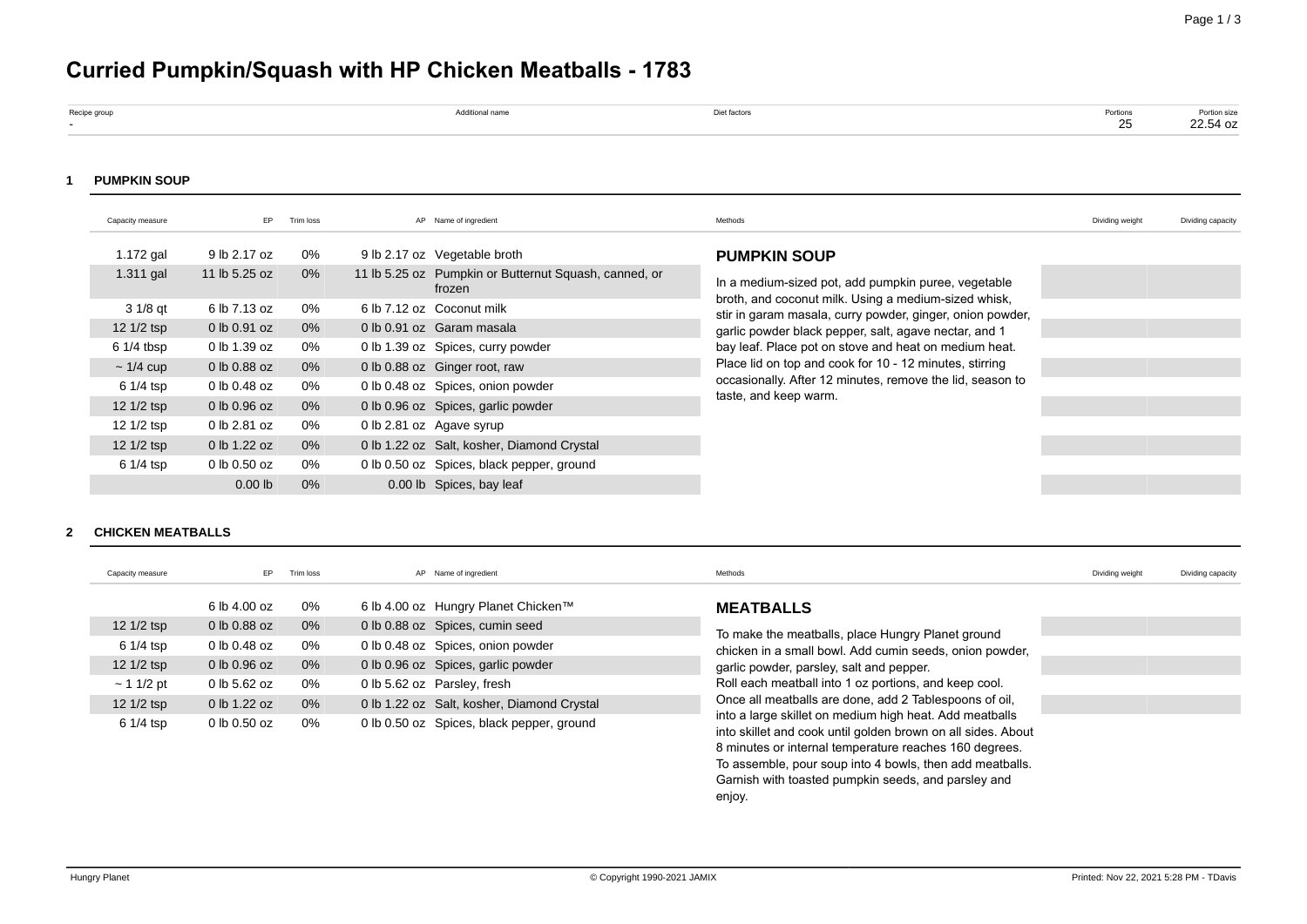|                | Capacity measure | EP            | Trim loss | AP Name of ingredient                                          | Methods | Dividing weight | Dividing capacity |
|----------------|------------------|---------------|-----------|----------------------------------------------------------------|---------|-----------------|-------------------|
| 3              | $\sim$ 1 1/2 pt  | 0 lb 14.22 oz | 0%        | 0 lb 14.22 oz Seeds, pumpkin and squash seed kernels,<br>dried |         |                 |                   |
|                | <b>ALLERGENS</b> |               |           |                                                                |         |                 |                   |
| $\mathbf{r}$ . |                  |               |           |                                                                |         |                 |                   |

## **WEIGHTS**

|                 | Kav      | Cooking loss        | Cooker <sup>'</sup>          | Loss when served |               |
|-----------------|----------|---------------------|------------------------------|------------------|---------------|
| Total weight    | 3.60 oz  | ∩ 0/<br><b>U</b> /0 | っこ<br>$\overline{b}$ 3.60 oz | U %              | 35 lb 3.60 oz |
| Size of portion | 22.54 oz |                     | 22.54 oz                     |                  | 22.54 oz      |

#### **ADDITIONAL INFO**

-

-

# **MEMO**

### **COSTS**

|               | Ingredients | Other costs | Total  |
|---------------|-------------|-------------|--------|
| Total price   | \$0.00      | \$0.00      | \$0.00 |
| Price / lb    | \$0.00      | \$0.00      | \$0.00 |
| Price per ptn | \$0.00      | \$0.00      | \$0.00 |